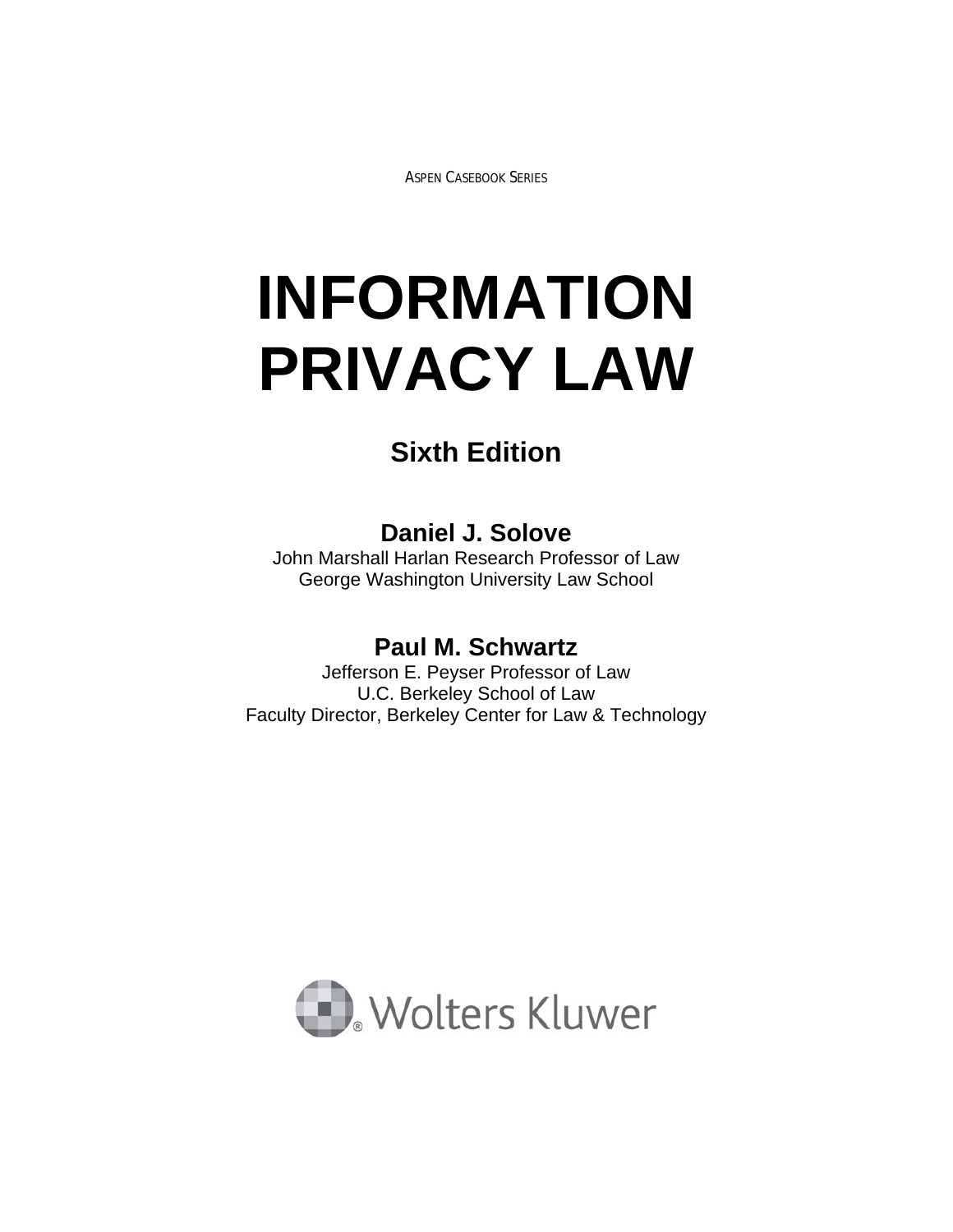Copyright © 2018 CCH Incorporated. All Rights Reserved.

Published by Wolters Kluwer in New York.

Wolters Kluwer Legal & Regulatory U.S. serves customers worldwide with CCH, Aspen Publishers, and Kluwer Law International products. (www.WKLegaledu.com)

No part of this publication may be reproduced or transmitted in any form or by any means, electronic or mechanical, including photocopy, recording, or utilized by any information storage or retrieval system, without written permission from the publisher. For information about permissions or to request permissions online, visit us at www.WKLegaledu.com, or a written request may be faxed to our permissions department at 212-771-0803.

To contact Customer Service, e-mail customer.service@wolterskluwer.com, call 1-800-234-1660, fax 1-800-901-9075, or mail correspondence to:

 Wolters Kluwer Attn: Order Department PO Box 990 Frederick, MD 21705

Printed in the United States of America.

1 2 3 4 5 6 7 8 9 0

ISBN 978-1-4548-9275-5

#### **Library of Congress Cataloging-in-Publication Data**

Library of Congress Cataloging-in-Publication Data

Names: Solove, Daniel J., 1972- author. | Schwartz, Paul M., 1959- author. Title: Information privacy law / Daniel J. Solove, John Marshall Harlan Research Professor of Law, George Washington University Law School; Paul M. Schwartz, Jefferson E. Peyser Professor of Law, U.C. Berkeley School of Law, Faculty Director, Berkeley Center for Law & Technology. Description: Sixth edition. | New York : Wolters Kluwer Law & Business, [2018] | Series: Aspen casebook series | Includes bibliographical references and index. Identifiers: LCCN 2017045456 | ISBN 9781454892755 Subjects: LCSH: Privacy, Right of--United States. | Data protection--Law and legislation--United States. | Confidential communications--United States. | Personality (Law)--United States. | LCGFT: Casebooks.

Classification: LCC KF1262 .S66 2018 | DDC 342.7308/58--dc23 LC record available at https://lccn.loc.gov/2017045456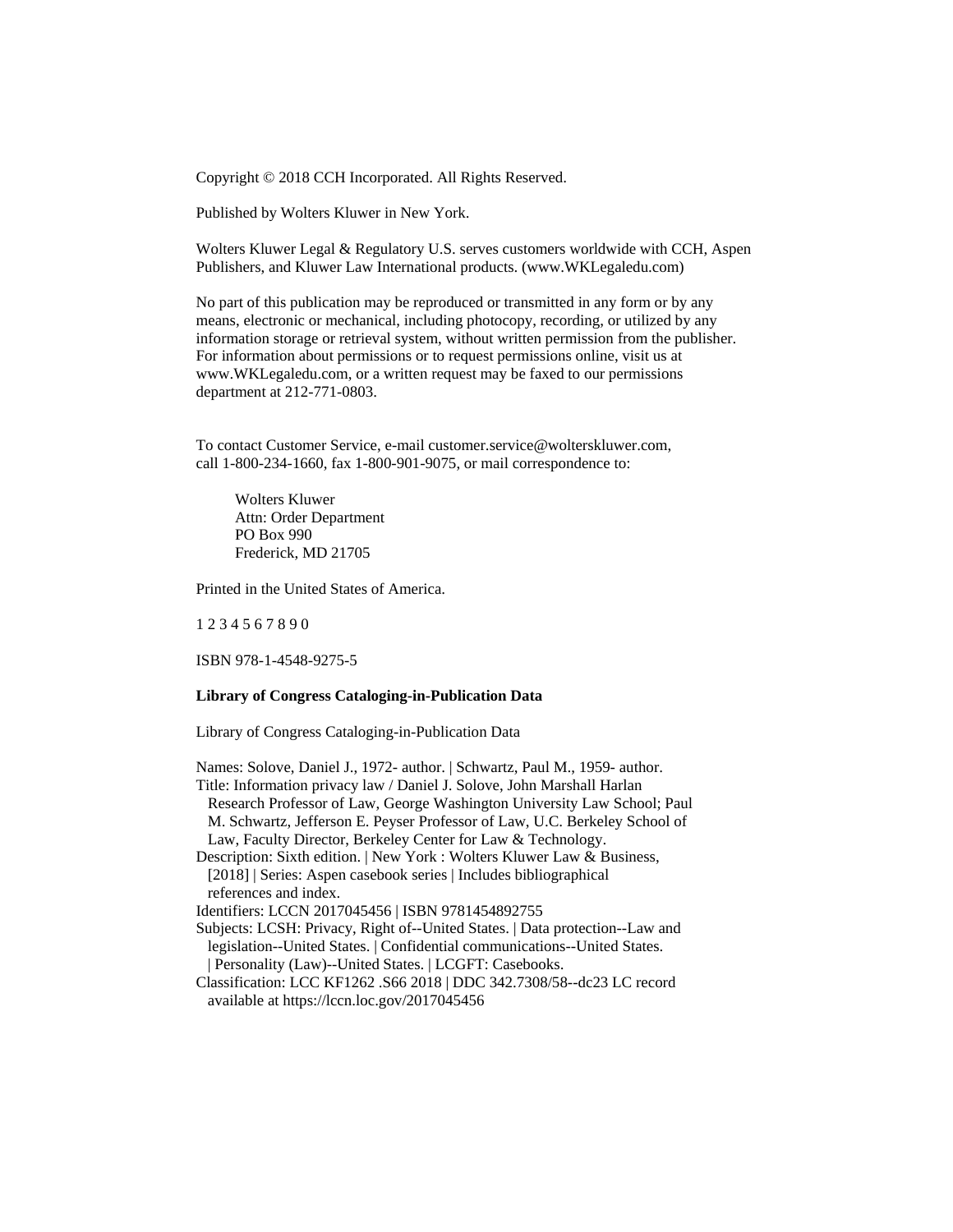# *SUMMARY OF CONTENTS*

|              | Contents                                                                                                                                                                                                                                 | xi                                   |
|--------------|------------------------------------------------------------------------------------------------------------------------------------------------------------------------------------------------------------------------------------------|--------------------------------------|
|              | Preface                                                                                                                                                                                                                                  | xxvii                                |
|              | Acknowledgments                                                                                                                                                                                                                          | xxix                                 |
| 1            | <b>INTRODUCTION</b><br>A. Information Privacy, Technology, and the Law<br>B. Information Privacy Law: Origins and Types                                                                                                                  | 1<br>1<br>10                         |
| $\mathbf{2}$ | PERSPECTIVES ON PRIVACY<br>A. The Philosophical Discourse about Privacy<br>B. The Definition and the Value of Privacy<br>C. Critics of Privacy<br>D. The Feminist Perspective on Privacy                                                 | 41<br>41<br>43<br>63<br>70           |
| 3            | PRIVACY AND THE MEDIA<br>A. Information Gathering<br>B. Disclosure of Truthful Information<br>C. Dissemination of False Information<br>D. Appropriation of Name or Likeness<br>E. Privacy Protections for Anonymity and Receipt of Ideas | 79<br>81<br>106<br>174<br>211<br>233 |
| 4            | PRIVACY AND LAW ENFORCEMENT<br>A. The Fourth Amendment and Emerging Technology<br>B. Information Gathering About First Amendment Activities<br>C. Federal Electronic Surveillance Law<br>D. Digital Searches and Seizures                | 253<br>256<br>331<br>344<br>359      |
| 5            | NATIONAL SECURITY AND FOREIGN INTELLIGENCE<br>A. The Intelligence Community<br><b>B.</b> The Fourth Amendment Framework<br>C. Foreign Intelligence Gathering<br>D. NSA Surveillance                                                      | 407<br>408<br>409<br>417<br>444      |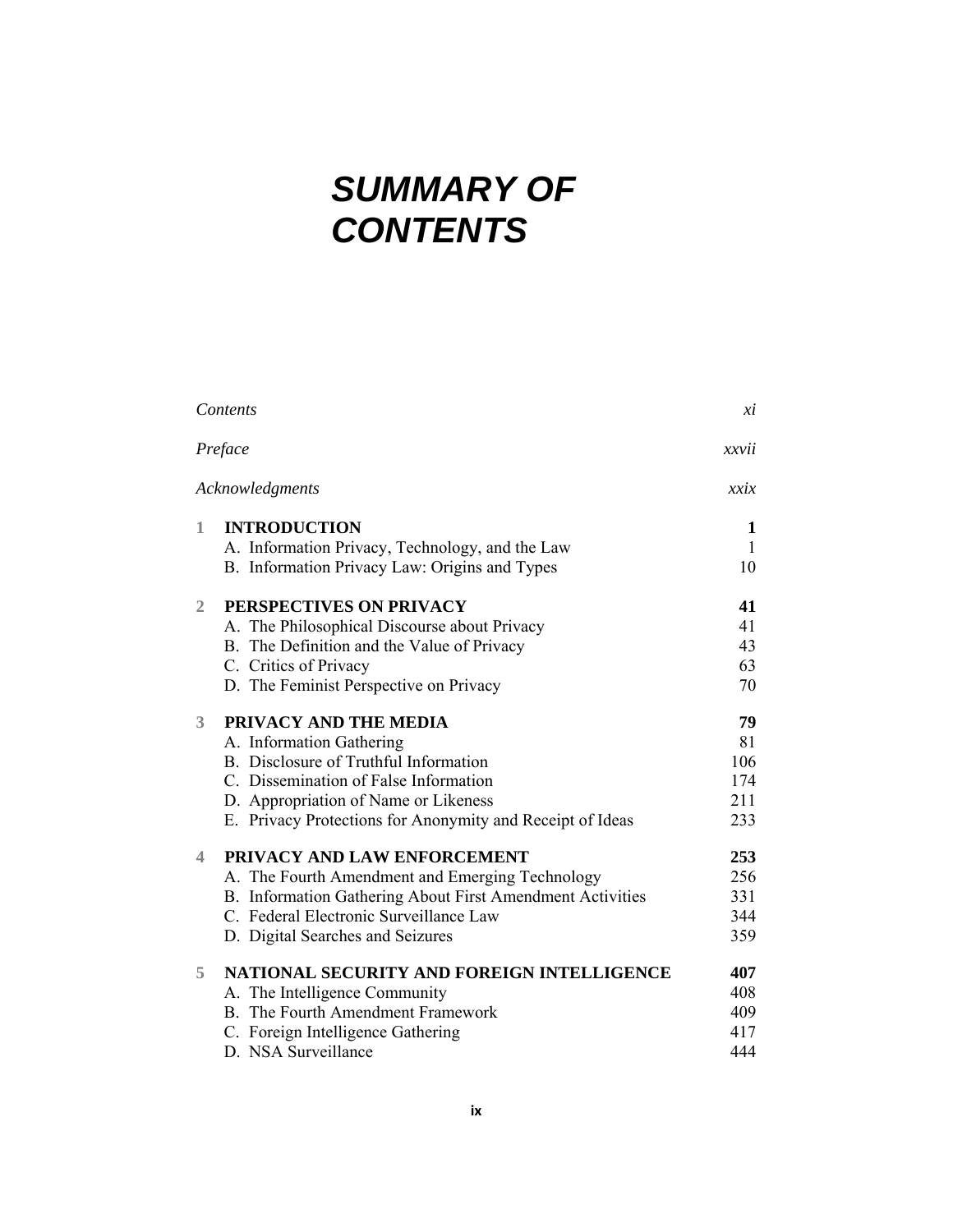#### **x** SUMMARY OF CONTENTS

| 6  | <b>HEALTH PRIVACY</b>                                  | 475  |
|----|--------------------------------------------------------|------|
|    | A. Confidentiality of Medical Information              | 477  |
|    | B. Constitutional Protection of Medical Information    | 542  |
|    | C. Genetic Information                                 | 582  |
| 7  | <b>GOVERNMENT RECORDS</b>                              | 603  |
|    | A. Public Access to Government Records                 | 604  |
|    | B. Government Records and Use of Personal Data         | 663  |
|    | C. Identification Records and Requirements             | 720  |
| 8. | <b>FINANCIAL DATA</b>                                  | 737  |
|    | A. The Fair Credit Reporting Act                       | 737  |
|    | B. The Gramm-Leach-Bliley Act                          | 773  |
|    | C. Federal and State Financial Privacy Laws            | 776  |
| 9  | <b>CONSUMER DATA</b>                                   | 785  |
|    | A. The U.S. System of Consumer Data Privacy Regulation | 786  |
|    | <b>B.</b> Tort Law                                     | 820  |
|    | C. Contract Law                                        | 829  |
|    | D. Property Law                                        | 842  |
|    | E. FTC Section 5 Enforcement                           | 845  |
|    | F. Statutory Regulation                                | 876  |
|    | G. First Amendment Limitations on Privacy Regulation   | 918  |
|    | <b>10 DATA SECURITY</b>                                | 945  |
|    | A. Introduction                                        | 945  |
|    | B. Data Security Breach Notification Statutes          | 947  |
|    | C. Civil Liability and Standing                        | 952  |
|    | D. FTC Regulation                                      | 975  |
|    | <b>11 EDUCATION PRIVACY</b>                            | 991  |
|    | A. School Searches and Surveillance                    | 991  |
|    | <b>B.</b> Drug Testing                                 | 997  |
|    | C. School Records                                      | 1007 |
|    | <b>12 EMPLOYMENT PRIVACY</b>                           | 1017 |
|    | A. Workplace Searches                                  | 1020 |
|    | B. Workplace Surveillance                              | 1028 |
|    | C. Workplace Drug Testing                              | 1031 |
|    | D. The Issue of Consent                                | 1042 |
|    | E. Testing, Questionnaires, and Polygraphs             | 1049 |
|    | Telephone Monitoring<br>F.                             | 1062 |
|    | G. Computer Monitoring and Searches                    | 1069 |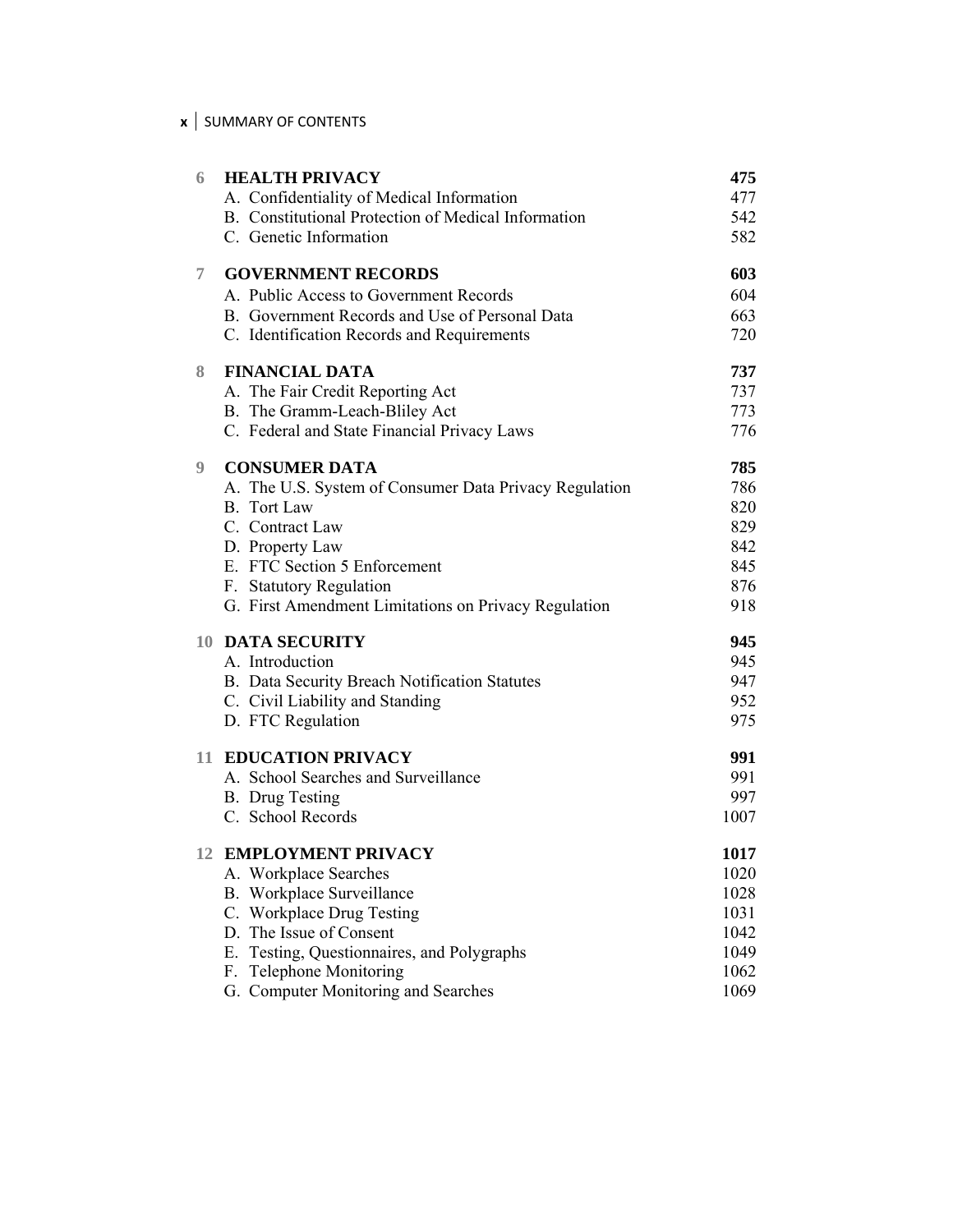| <b>13 INTERNATIONAL PRIVACY LAW</b>    |                                                     | 1093 |
|----------------------------------------|-----------------------------------------------------|------|
| A. The OECD Privacy Guidelines         |                                                     | 1096 |
| B. Privacy Protection in Europe        |                                                     | 1100 |
| C. International Transfers of Data     |                                                     | 1173 |
| D. The APEC Privacy Framework          |                                                     | 1203 |
| E. Privacy Protection in North America |                                                     | 1205 |
| F. Privacy Protection in South America |                                                     | 1208 |
|                                        | G. Privacy Protection in Africa and the Middle East | 1209 |
| H. Privacy Protection in Asia-Pacific  |                                                     | 1210 |
|                                        |                                                     |      |

*Index 1215*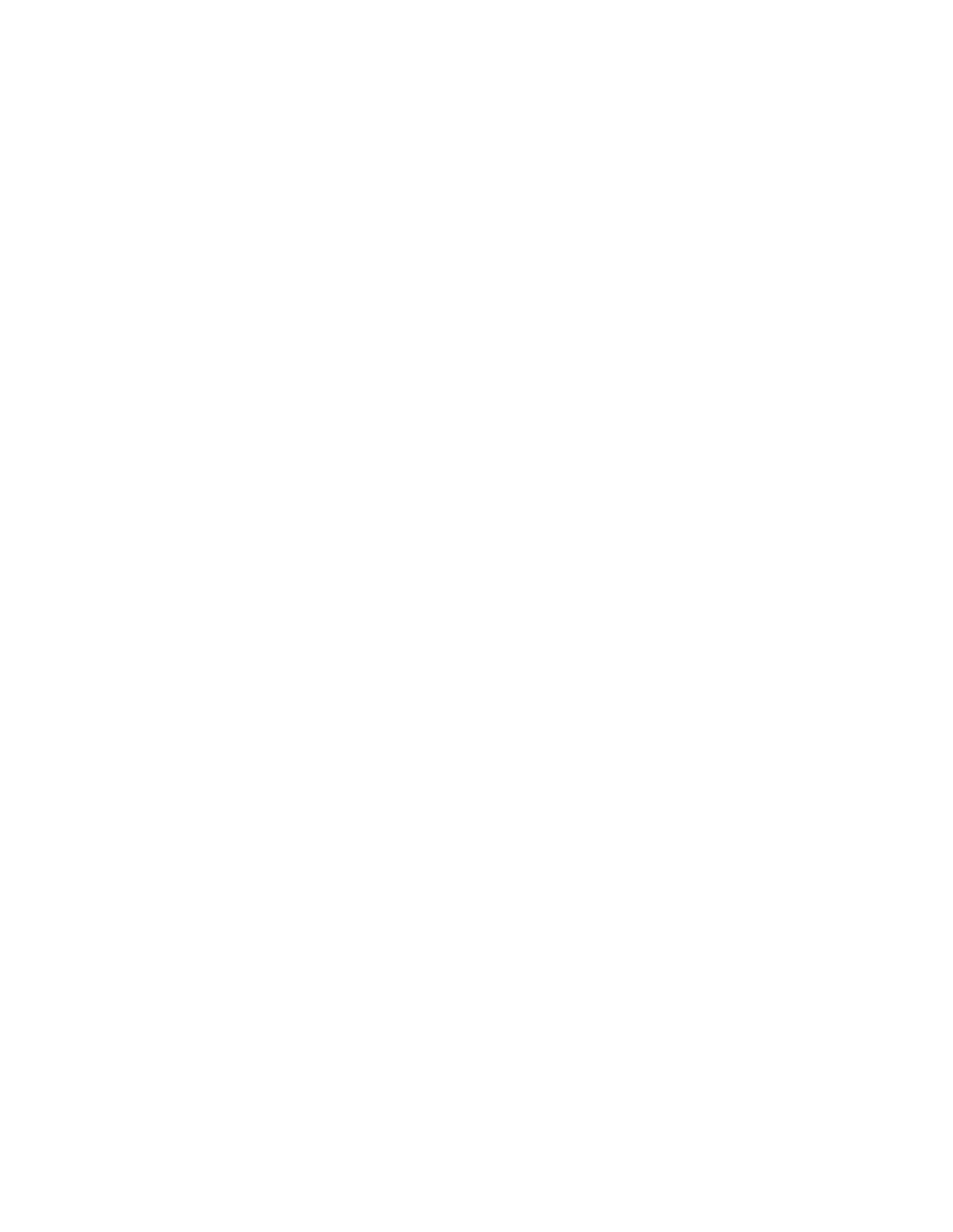# *CONTENTS*

|   | Preface                                                        | xxvii |
|---|----------------------------------------------------------------|-------|
|   | Acknowledgments                                                | xxix  |
| 1 | <b>INTRODUCTION</b>                                            | 1     |
|   | A. INFORMATION PRIVACY, TECHNOLOGY, AND THE LAW                | 1     |
|   | • Sidis v. F-R Publishing Corp.                                | 3     |
|   | <b>B. INFORMATION PRIVACY LAW: ORIGINS AND TYPES</b>           | 10    |
|   | 1. Common Law                                                  | 10    |
|   | (a) The Warren and Brandeis Article                            | 10    |
|   | • Samuel D. Warren and Louis D. Brandeis, The Right to Privacy | 13    |
|   | (b) The Recognition of Warren and Brandeis's Privacy Torts     | 25    |
|   | · William Prosser, Privacy                                     | 27    |
|   | • Lake v. Wal-Mart Stores, Inc.                                | 29    |
|   | (c) Privacy Protection in Tort Law                             | 32    |
|   | (d) Privacy Protection in Evidence Law                         | 33    |
|   | (e) Privacy Protection via Property Rights                     | 33    |
|   | (f) Privacy Protection in Contract Law                         | 33    |
|   | (g) Privacy Protection in Criminal Law                         | 34    |
|   | 2. Constitutional Law                                          | 34    |
|   | 3. Statutory Law                                               | 36    |
|   | 4. International Law                                           | 39    |
|   | 2 PERSPECTIVES ON PRIVACY                                      | 41    |
|   | A. THE PHILOSOPHICAL DISCOURSE ABOUT PRIVACY                   | 41    |
|   | 1. The Concept of Privacy and the Right to Privacy             | 41    |
|   | 2. The Public and Private Spheres                              | 42    |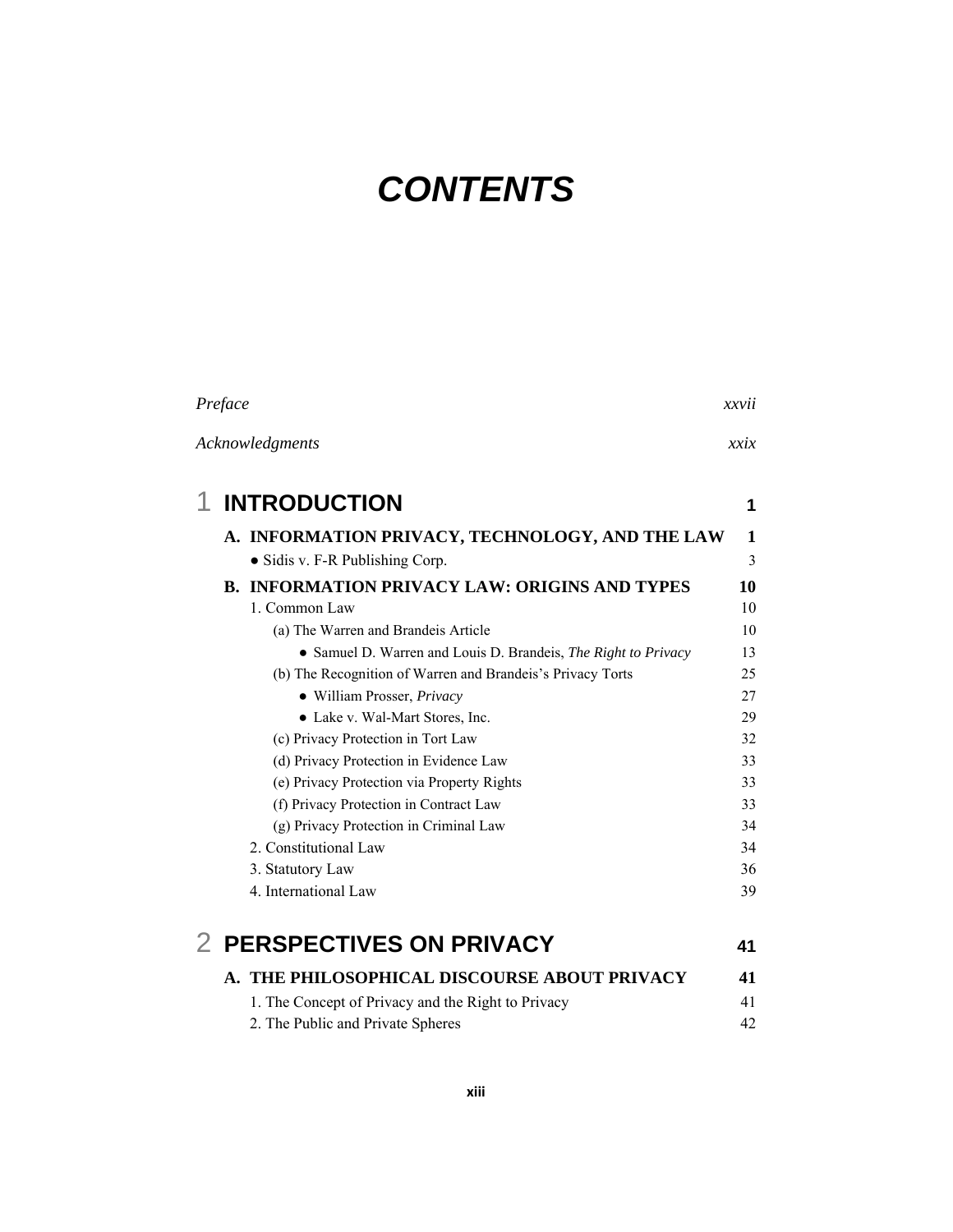| <b>B. THE DEFINITION AND THE VALUE OF PRIVACY</b>                                    | 43       |
|--------------------------------------------------------------------------------------|----------|
| • Alan Westin, Privacy and Freedom                                                   | 44       |
| • Julie E. Cohen, Examined Lives: Informational Privacy and the<br>Subject as Object | 49       |
| · Daniel J. Solove, Conceptualizing Privacy                                          | 52       |
| • Anita L. Allen, Coercing Privacy                                                   | 55       |
| • Paul M. Schwartz, Privacy and Democracy in Cyberspace                              | 58       |
| • Spiros Simitis, Reviewing Privacy in an Information Society                        | 60       |
| <b>C. CRITICS OF PRIVACY</b>                                                         | 63       |
| • Richard A. Posner, The Right of Privacy                                            | 63       |
| • Fred H. Cate, Principles of Internet Privacy                                       | 67       |
| D. THE FEMINIST PERSPECTIVE ON PRIVACY                                               | 70       |
| $\bullet$ State v. Rhodes                                                            | 70       |
| • Reva B. Siegel, "The Rule of Love": Wife Beating as Prerogative<br>and Privacy     | 72       |
| • Catharine A. MacKinnon, Toward a Feminist Theory of the State                      | 75       |
| • Anita L. Allen, Uneasy Access: Privacy for Women in a Free Society                 | 76       |
| <b>3 PRIVACY AND THE MEDIA</b>                                                       | 79       |
| A. INFORMATION GATHERING                                                             | 81       |
| 1. Intrusion upon Seclusion                                                          | 81       |
| • Restatement (Second) of Torts $\S$ 652B: Intrusion upon Seclusion                  | 81       |
| • Nader v. General Motors Corp.                                                      | 82       |
| • Dietemann v. Time, Inc.                                                            | 87       |
| • Desnick v. American Broadcasting Co., Inc.                                         | 89       |
| • Shulman v. Group W Productions, Inc.                                               | 94       |
| 2. Paparazzi<br>• Galella v. Onassis                                                 | 98<br>99 |
| · California Anti-Paparazzi Act                                                      | 100      |
| 3. Video Voyeurism                                                                   | 103      |
| • Video Voyeurism Prevention Act                                                     | 104      |
| <b>B. DISCLOSURE OF TRUTHFUL INFORMATION</b>                                         | 106      |
| 1. Public Disclosure of Private Facts                                                | 106      |
| (a) Introduction                                                                     | 106      |
| • Restatement (Second) of Torts $\S$ 652D: Publicity Given to<br>Private Life        | 106      |
| (b) Private Matters                                                                  | 108      |
| • Gill v. Hearst Publishing Co.                                                      | 108      |
| • Daily Times Democrat v. Graham                                                     | 113      |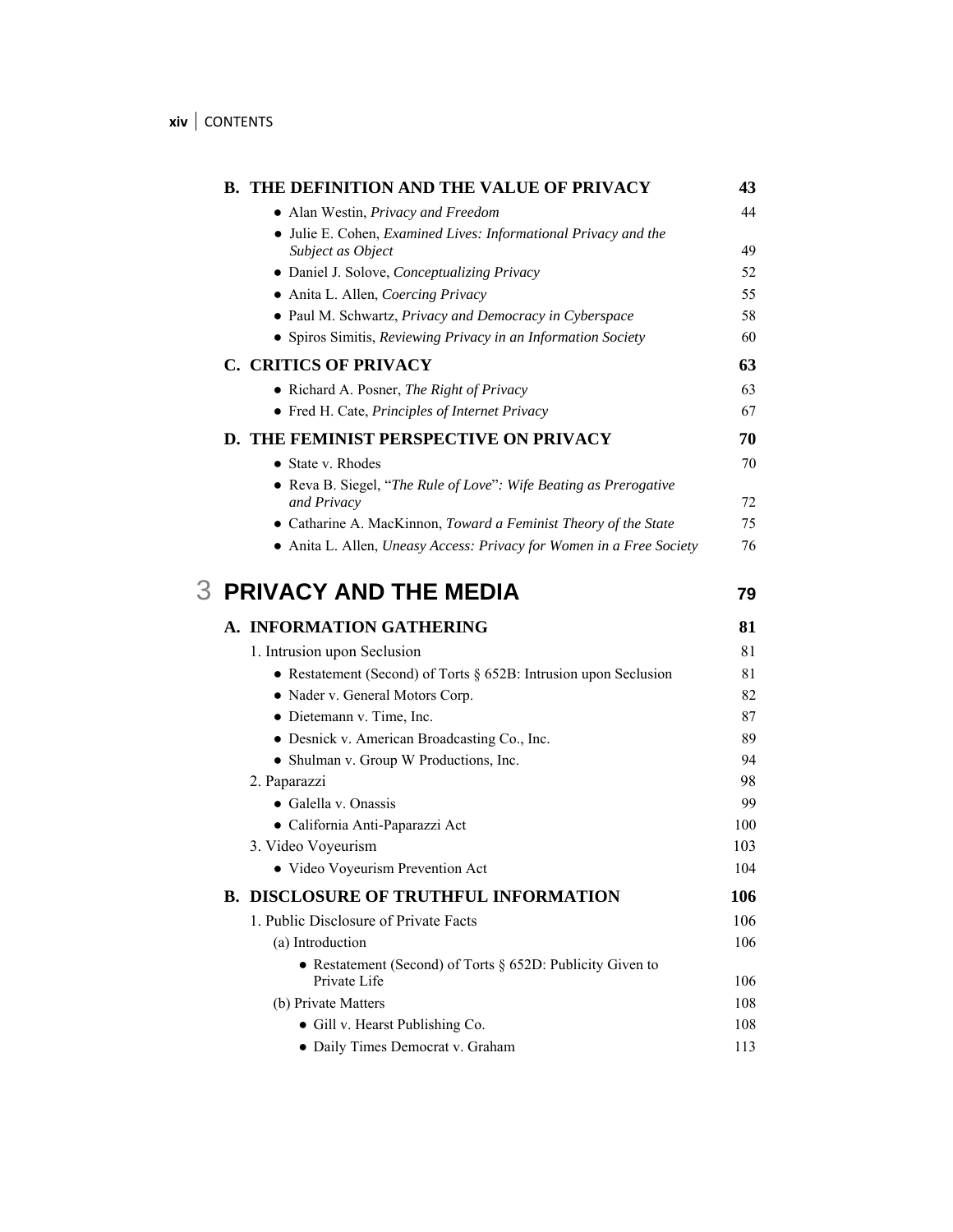| (c) The Newsworthiness Test                                                     | 120        |
|---------------------------------------------------------------------------------|------------|
| • Sipple v. Chronicle Publishing Co.                                            | 120        |
| • Shulman v. Group W Productions, Inc.                                          | 130        |
| • Bonome v. Kaysen                                                              | 133        |
| 2 First Amendment Limitations                                                   | 140        |
| • Cox Broadcasting Corp. v. Cohn                                                | 142        |
| • The Florida Star v. B.J.F.                                                    | 149        |
| • Bartnicki v. Vopper                                                           | 164        |
| <b>C. DISSEMINATION OF FALSE</b>                                                |            |
| <b>INFORMATION</b>                                                              | 174        |
| 1. Defamation                                                                   | 174        |
| (a) Introduction                                                                | 174        |
| (b) Defamation and the Internet                                                 | 176        |
| • Zeran v. America Online, Inc.                                                 | 177        |
| (c) First Amendment Limitations                                                 | 185        |
| • New York Times Co. v. Sullivan                                                | 185        |
| • Gertz v. Robert Welch, Inc.                                                   | 189        |
| 2. False Light                                                                  | 196        |
| (a) Introduction                                                                | 196        |
| • Restatement (Second) of Torts $\S$ 652E: Publicity Placing                    |            |
| Person in False Light<br>(b) First Amendment Limitations                        | 196<br>198 |
| $\bullet$ Time, Inc. v. Hill                                                    | 198        |
| 3. Infliction of Emotional Distress                                             | 202        |
| • Hustler Magazine v. Falwell                                                   | 203        |
| • Snyder v. Phelps                                                              | 205        |
|                                                                                 |            |
| <b>D. APPROPRIATION OF NAME OR LIKENESS</b>                                     | 211        |
| 1. Introduction                                                                 | 211        |
| • Restatement (Second) of Torts $\S$ 652C: Appropriation of Name<br>or Likeness | 211        |
| 2. Name or Likeness                                                             | 214        |
| • Carson v. Here's Johnny Portable Toilets, Inc.                                | 214        |
| 3. For One's Own Use or Benefit                                                 | 221        |
| • Raymen v. United Senior Association, Inc.                                     | 221        |
| 4. Connection to Matters of Public Interest                                     | 225        |
| · Finger v. Omni Publications International, Ltd.                               | 226        |
| 5. First Amendment Limitations                                                  | 230        |
| • Zacchini v. Scripps-Howard Broadcasting Co.                                   | 230        |
|                                                                                 |            |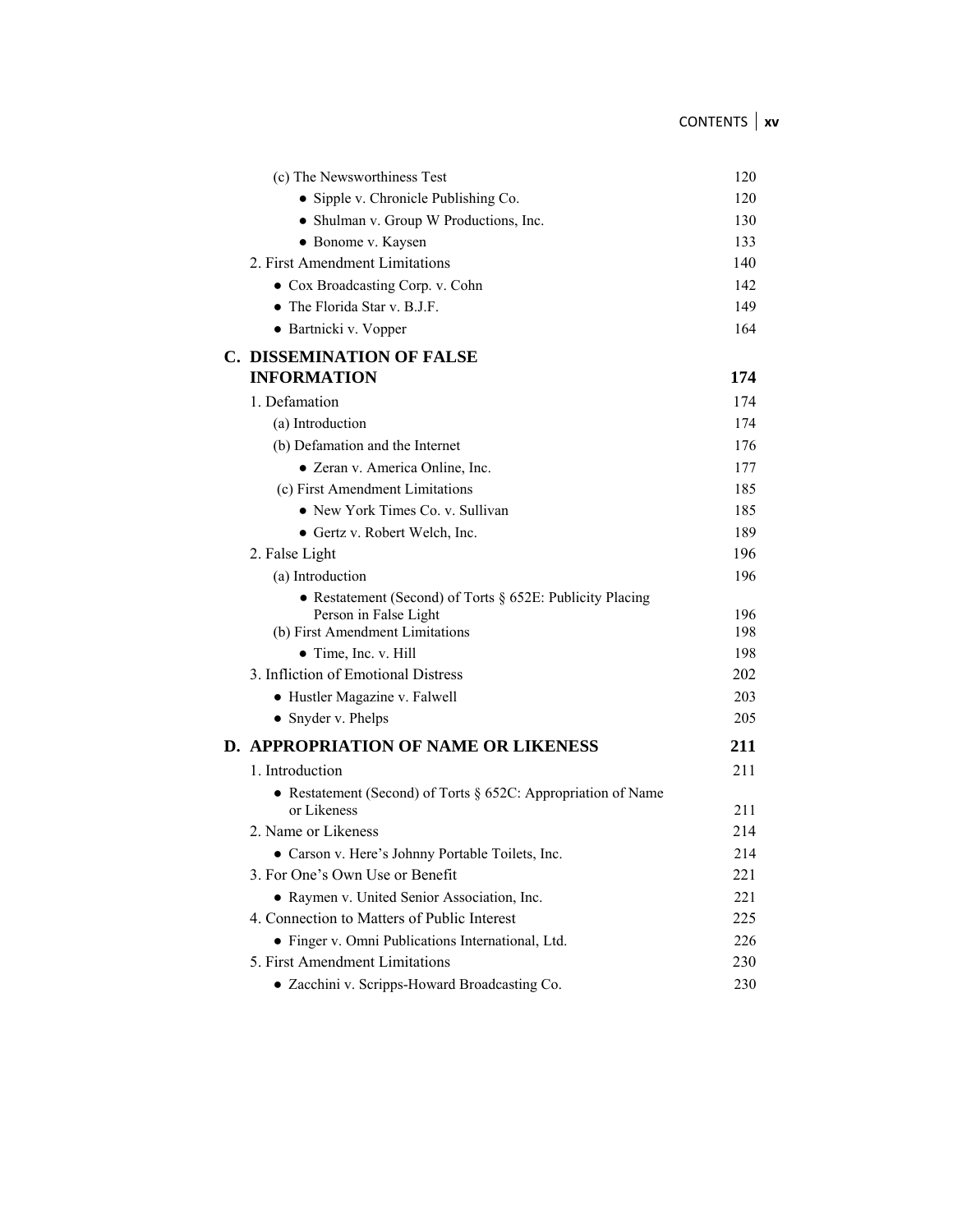| E. PRIVACY PROTECTIONS FOR ANONYMITY AND                                   |     |
|----------------------------------------------------------------------------|-----|
| <b>RECEIPT OF IDEAS</b>                                                    | 233 |
| 1. Anonymity                                                               | 233 |
| (a) Anonymous Speech                                                       | 233 |
| • Talley v. State of California                                            | 233 |
| • McIntyre v. Ohio Elections Commission                                    | 234 |
| • Doe v. Cahill                                                            | 239 |
| (b) Reporter's Privilege                                                   | 245 |
| 2. Privacy of Reading and Intellectual Exploration                         | 247 |
| • Stanley v. Georgia                                                       | 248 |
| 4 PRIVACY AND LAW ENFORCEMENT                                              | 253 |
| A. THE FOURTH AMENDMENT AND EMERGING                                       |     |
| <b>TECHNOLOGY</b>                                                          | 256 |
| 1. How the Fourth Amendment Works                                          | 256 |
| (a) Applicability: Searches and Seizures                                   | 256 |
| (b) Reasonable Searches and Seizures                                       | 257 |
| (c) Enforcement: The Exclusionary Rule and Civil Remedies                  | 259 |
| (d) Subpoenas and Court Orders                                             | 260 |
| 2. Wiretapping, Bugging, and Beyond                                        | 263 |
| • Olmstead v. United States                                                | 264 |
| • Lopez v. United States                                                   | 271 |
| • Katz v. United States                                                    | 273 |
| • United States v. White                                                   | 280 |
| 3. The Reasonable Expectation of Privacy Test                              | 284 |
| (a) The Third Party Doctrine                                               | 284 |
| • Smith v. Maryland                                                        | 284 |
| (b) Items Abandoned or Exposed to the Public                               | 295 |
| • California v. Greenwood                                                  | 295 |
| (c) Surveillance and the Use of Sense Enhancement Technologies             | 301 |
| · Florida v. Riley                                                         | 302 |
| • Dow Chemical Co. v. United States                                        | 309 |
| • Kyllo v. United States                                                   | 313 |
| • United States v. Jones                                                   | 321 |
| <b>B. INFORMATION GATHERING ABOUT FIRST</b><br><b>AMENDMENT ACTIVITIES</b> | 331 |
|                                                                            |     |
| • Stanford v. Texas                                                        | 333 |
| • Gonzales v. Google                                                       | 340 |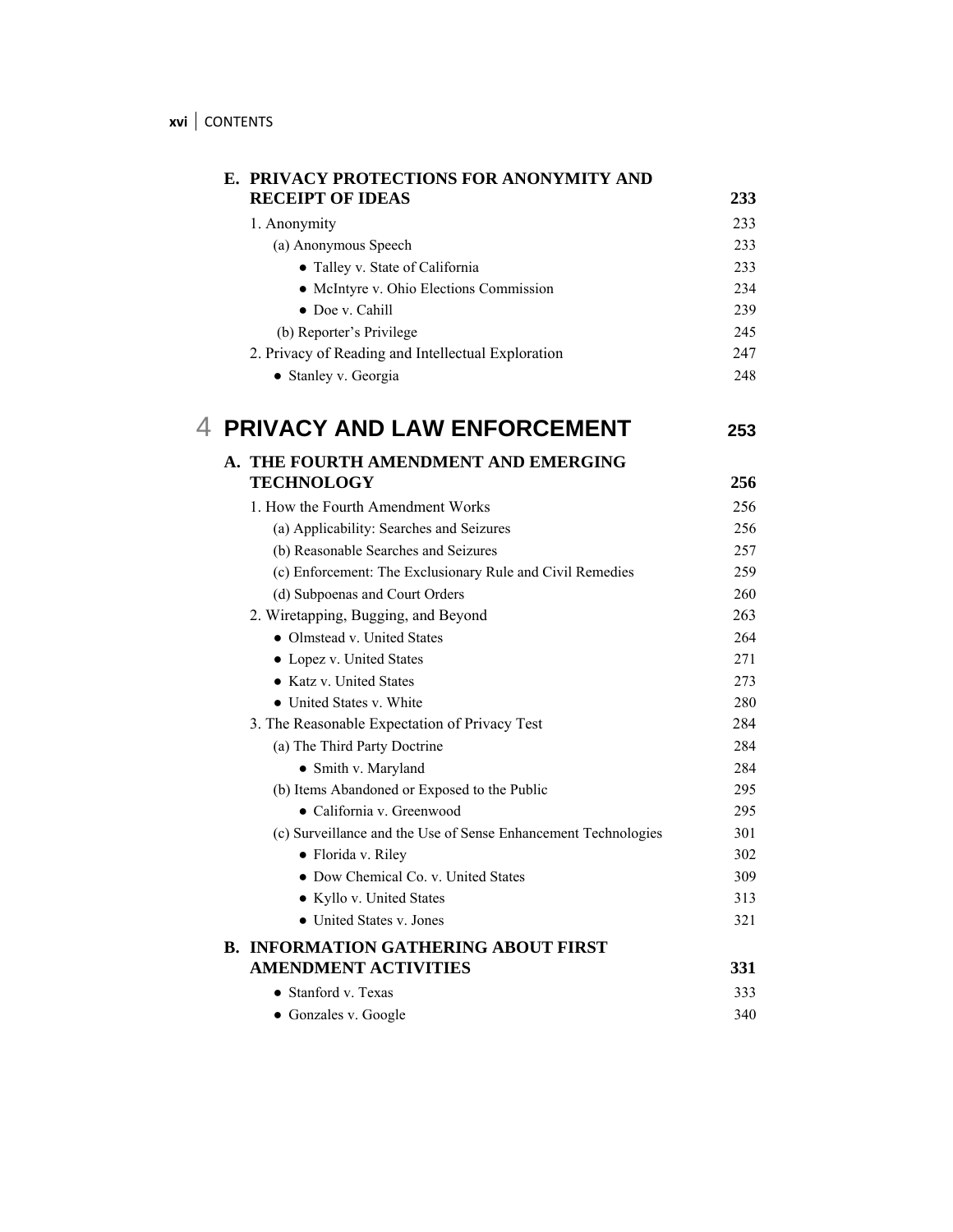| C. FEDERAL ELECTRONIC SURVEILLANCE LAW                      | 344 |
|-------------------------------------------------------------|-----|
| 1. Section 605 of the Federal Communications Act            | 344 |
| 2. Title III                                                | 345 |
| 3. The Electronic Communications Privacy Act                | 346 |
| (a) The Wiretap Act                                         | 348 |
| (b) The Stored Communications Act                           | 350 |
| (c) The Pen Register Act                                    | 352 |
| 4. The Communications Assistance for Law Enforcement Act    | 353 |
| 5. The USA PATRIOT Act                                      | 354 |
| 6. State Electronic Surveillance Law                        | 356 |
| <b>D. DIGITAL SEARCHES AND SEIZURES</b>                     | 359 |
| 1. Searching Computers and Electronic Devices               | 359 |
| • United States v. Andrus                                   | 361 |
| • Riley v. California                                       | 369 |
| 2. Encryption                                               | 375 |
| 3. Video Surveillance                                       | 378 |
| 4. E-mail and Online Communications                         | 379 |
| • Steve Jackson Games, Inc. v. United States Secret Service | 379 |
| • United States v. Warshak                                  | 385 |
| 5. ISP Account Information                                  | 391 |
| • United States v. Hambrick                                 | 391 |
| 6. IP Addresses, URLs, and Internet Searches                | 399 |
| • United States v. Forrester                                | 399 |

## 5 **NATIONAL SECURITY AND FOREIGN INTELLIGENCE** 407

| A. THE INTELLIGENCE COMMUNITY                                           | 408 |
|-------------------------------------------------------------------------|-----|
| B. THE FOURTH AMENDMENT FRAMEWORK                                       | 409 |
| • United States v. United States District Court (The <i>Keith</i> Case) | 410 |
| C. FOREIGN INTELLIGENCE GATHERING                                       | 417 |
| 1. The Foreign Intelligence Surveillance Act                            | 417 |
| • Global Relief Foundation, Inc. v. O'Neil                              | 420 |
| • United States v. Isa                                                  | 422 |
| 2. The USA PATRIOT Act                                                  | 424 |
| • The $9/11$ Commission Report                                          | 424 |
| $\bullet$ In re Sealed Case                                             | 429 |
| 3. National Security Letters                                            | 437 |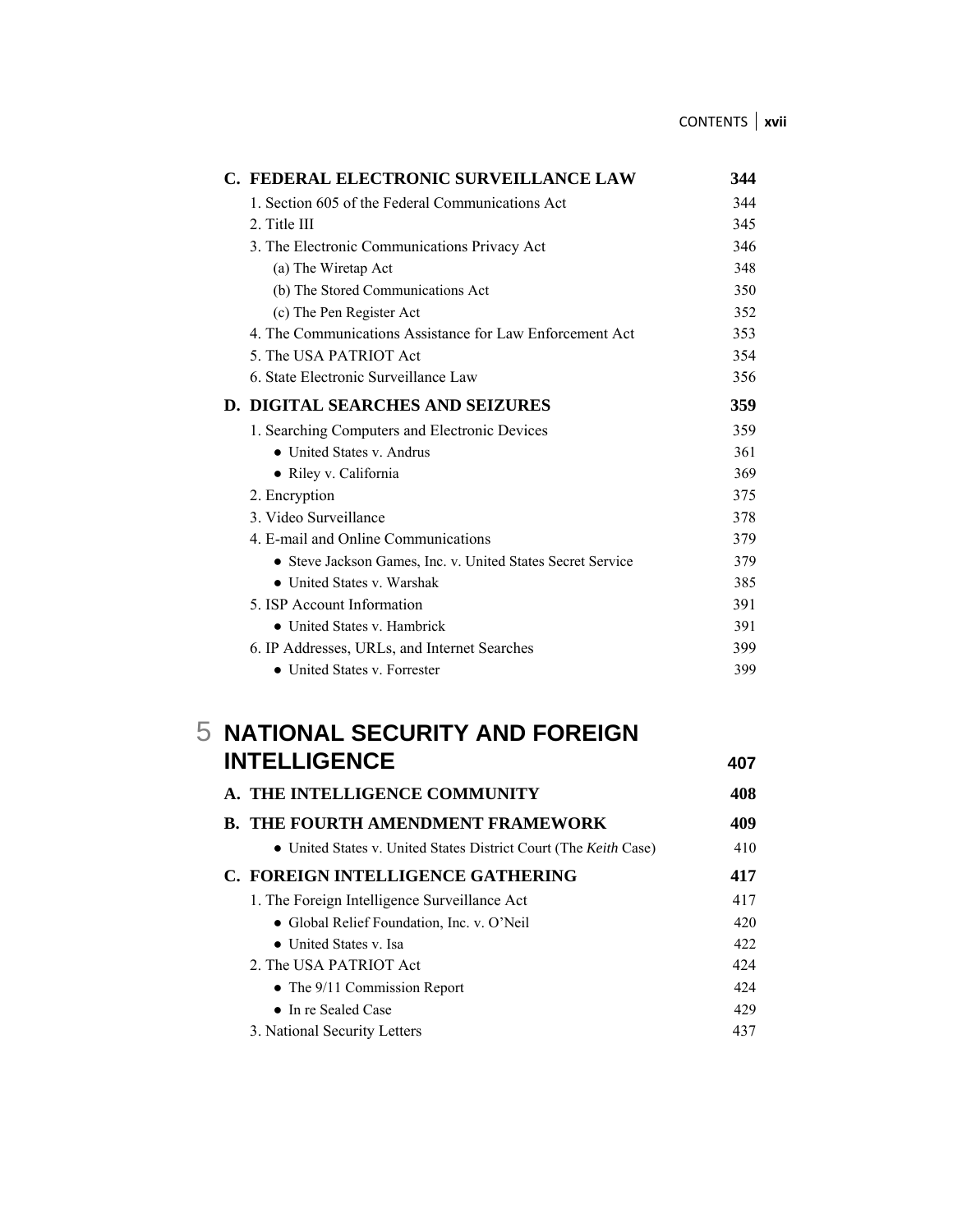| 4. Internal Oversight                                    | 440 |
|----------------------------------------------------------|-----|
| (a) The Attorney General's FBI Guidelines                | 440 |
| (b) The Homeland Security Act                            | 442 |
| (c) The Intelligence Reform and Terrorism Prevention Act | 443 |
| <b>D. NSA SURVEILLANCE</b>                               | 444 |
| 1. Standing                                              | 446 |
| • Clapper v. Amnesty International USA                   | 446 |
| 2. The Snowden Revelations                               | 455 |
| $\bullet$ Klayman v. Obama                               | 457 |
| $\bullet$ In re FBI                                      | 466 |

# 6 **HEALTH PRIVACY 475 A. CONFIDENTIALITY OF MEDICAL INFORMATION 477**  1. Professional Ethics and Evidentiary Privileges 477

| (a) Ethical Rules                                                                            | 477 |
|----------------------------------------------------------------------------------------------|-----|
| • Oath and Law of Hippocrates                                                                | 477 |
| • Current Opinions of the Judicial Council of the American<br>Medical Association Canon 5.05 | 477 |
| (b) Evidentiary Privileges                                                                   | 477 |
| • Jaffee v. Redmond                                                                          | 479 |
| 2. Tort Liability for Disclosure of Patient Information                                      | 483 |
| • McCormick v. England                                                                       | 483 |
| • Hammonds v. Aetna Casualty & Surety Co.                                                    | 485 |
| 3. Tort Liability for Failure to Disclose Patient Information                                | 492 |
| • Tarasoff v. Regents of University of California                                            | 492 |
| • McIntosh v. Milano                                                                         | 499 |
| 4. Statutory Reporting Requirements                                                          | 504 |
| 5. State Law Privacy Protections for Medical Information                                     | 506 |
| 6. Health Insurance Portability and Accountability Act                                       | 509 |
| (a) A Brief History of HIPAA                                                                 | 509 |
| (b) Scope and Applicability of HIPAA                                                         | 511 |
| (c) The Privacy Rule                                                                         | 514 |
| • Northwestern Memorial Hospital v. Ashcroft                                                 | 520 |
| (d) The Security Rule                                                                        | 524 |
| (e) The Breach Notification Rule                                                             | 525 |
| (f) HIPAA Enforcement and Preemption                                                         | 525 |
| • Parkview Health System, Inc. Resolution Agreement<br>and Corrective Action Plan            | 526 |
| • University of California at Los Angeles Health System                                      |     |
| Resolution Agreement and Corrective Action Plan                                              | 529 |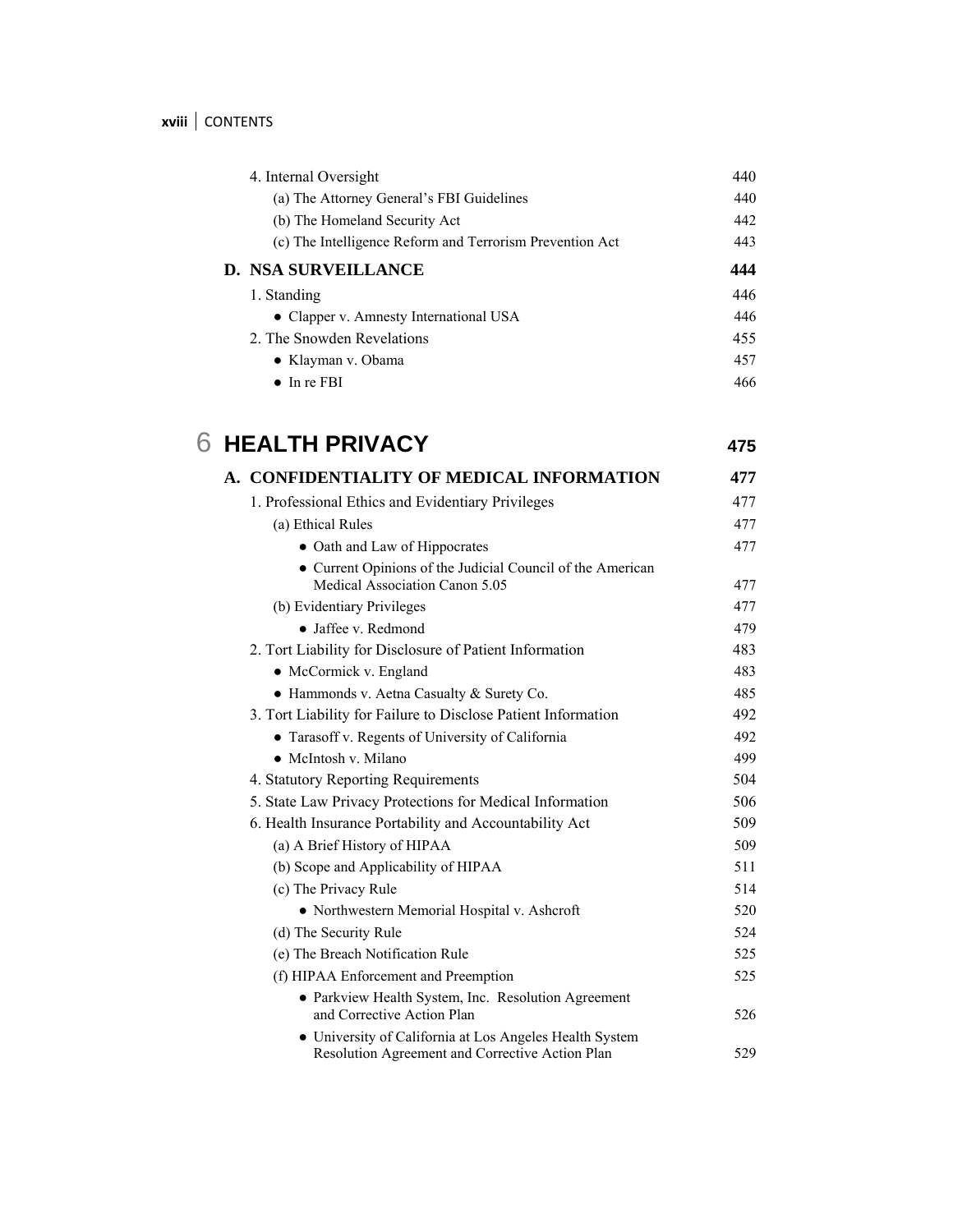|  | • New York Presbyterian Hospital Resolution Agreement and Corrective                                     |     |
|--|----------------------------------------------------------------------------------------------------------|-----|
|  | <b>Action Plan</b>                                                                                       | 530 |
|  | • North Memorial Health Care Resolution Agreement and Corrective<br><b>Action Plan</b>                   | 531 |
|  | • United States v. Zhou                                                                                  | 538 |
|  | • Byrne v. Avery Center for Obstetrics and Gynecology                                                    | 539 |
|  |                                                                                                          |     |
|  | <b>B. CONSTITUTIONAL PROTECTION OF MEDICAL</b><br><b>INFORMATION</b>                                     | 542 |
|  | 1. The Constitutional Right to Privacy                                                                   | 542 |
|  | • Griswold v. Connecticut                                                                                | 543 |
|  | · Planned Parenthood of Southeastern Pennsylvania v. Casey                                               | 549 |
|  | $\bullet$ Lawrence v. Texas                                                                              | 555 |
|  | 2. The Constitutional Right to Information Privacy                                                       | 560 |
|  | • Whalen v. Roe                                                                                          | 560 |
|  | • 42 U.S.C. § 1983 and "Constitutional Torts"                                                            | 567 |
|  | • Carter v. Broadlawns Medical Center                                                                    | 568 |
|  | • Doe v. Borough of Barrington                                                                           | 569 |
|  | • Doe v. Southeastern Pennsylvania Transportation Authority                                              | 572 |
|  | 3. The Fourth Amendment                                                                                  | 579 |
|  | • Ferguson v. City of Charleston                                                                         | 579 |
|  | <b>C. GENETIC INFORMATION</b>                                                                            | 582 |
|  | 1. Genetic Privacy                                                                                       | 582 |
|  | 2. Property Rights in Body Parts and DNA                                                                 | 584 |
|  | • Moore v. Regents of the University of California                                                       | 584 |
|  | 3. Genetic Testing and Discrimination                                                                    | 596 |
|  | • Richard A. Epstein, The Legal Regulation of Genetic Discrimination:<br>Old Responses to New Technology | 597 |
|  | • Paul M. Schwartz, Privacy and the Economics of Health Care<br>Information                              | 598 |
|  | <b>GOVERNMENT RECORDS</b>                                                                                | 603 |
|  | PUBLIC ACCESS TO GOVERNMENT RECORDS                                                                      | 604 |
|  | 1. Public Records and Court Records                                                                      | 604 |
|  | • Doe v. Shakur                                                                                          | 605 |
|  | 2. The Freedom of Information Act                                                                        | 610 |
|  | • United States Dep't of Justice v. Reporters Committee for Freedom<br>of the Press                      | 613 |
|  | • National Archives and Records Administration v. Favish                                                 | 619 |
|  | 3. Constitutional Requirements of Public Access                                                          | 628 |
|  | • Los Angeles Police Department v. United Reporting Publishing Corp.                                     | 630 |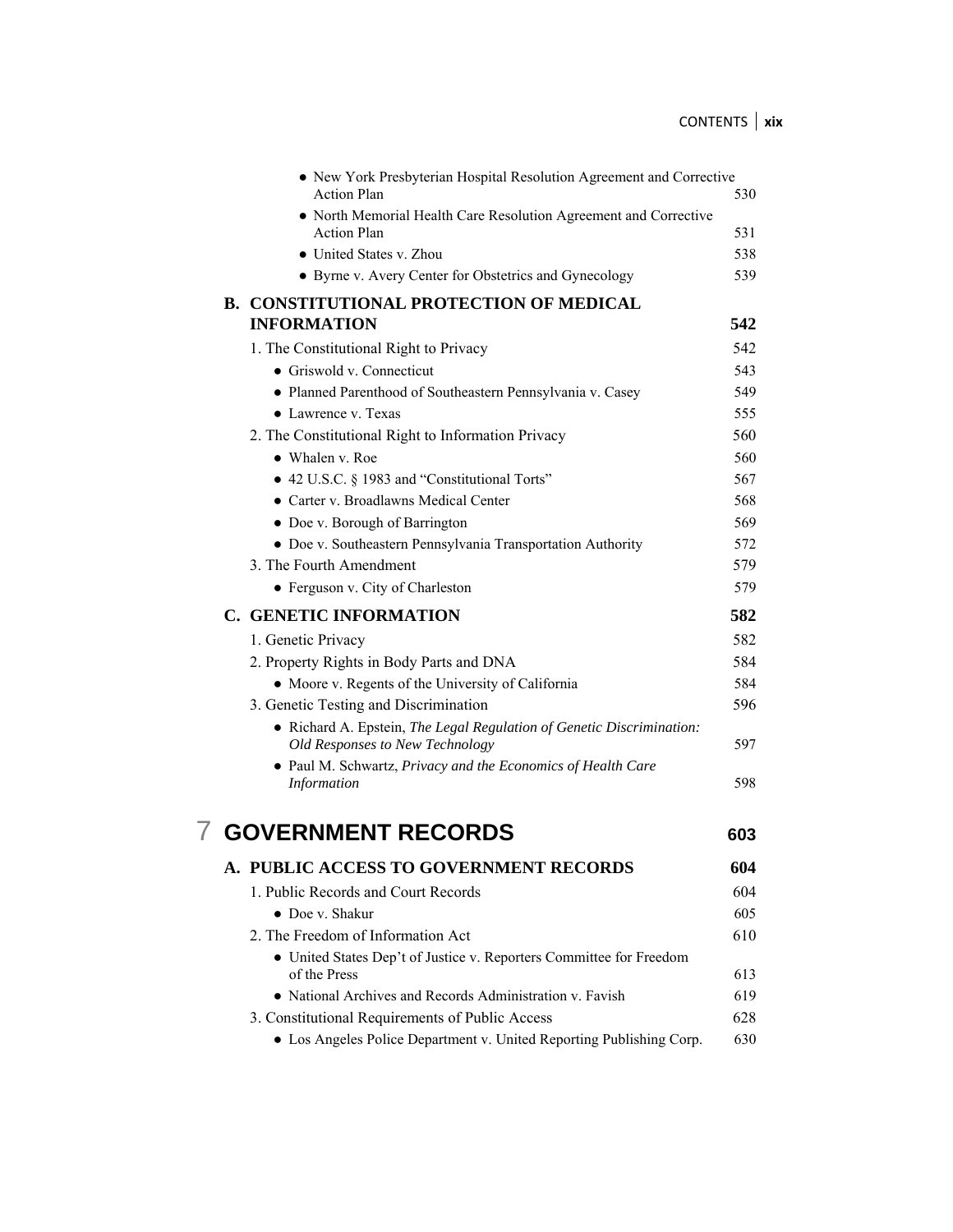## **xx** | CONTENTS

| 4. Constitutional Limitations on Public Access                                                           | 636 |
|----------------------------------------------------------------------------------------------------------|-----|
| (a) Public Records                                                                                       | 636 |
| • Kallstrom v. City of Columbus                                                                          | 636 |
| (b) Police Records                                                                                       | 644 |
| • Cline v. Rogers                                                                                        | 645 |
| • Scheetz v. The Morning Call, Inc.                                                                      | 646 |
| (c) Megan's Laws                                                                                         | 650 |
| • Paul P. v. Verniero                                                                                    | 651 |
| 5. The Driver's Privacy Protection Act                                                                   | 661 |
| <b>B. GOVERNMENT RECORDS AND USE OF PERSONAL DATA 663</b>                                                |     |
| 1. Fair Information Practices                                                                            | 663 |
| • Marc Rotenberg, Fair Information Practices and the Architecture<br>of Privacy (What Larry Doesn't Get) | 664 |
| 2. The Privacy Act                                                                                       | 665 |
| • Pippinger v. Rubin                                                                                     | 668 |
| $\bullet$ Doe v. Chao                                                                                    | 673 |
| 3. The Computer Matching and Privacy Protection Act                                                      | 685 |
| 4. The Use of Government Records                                                                         | 686 |
| (a) Airline Passenger Screening                                                                          | 686 |
| • The 9/11 Commission Report                                                                             | 686 |
| (b) Government Data Mining                                                                               | 689 |
| · U.S. GAO, Data Mining: Federal Efforts Cover a Wide Range<br>of Uses                                   | 690 |
| • Mary DeRosa, Data Mining and Data Analysis for<br>Counterterrorism                                     | 691 |
| • United States v. Sokolow                                                                               | 695 |
| • Arizona v. Evans                                                                                       | 703 |
| • United States v. Ellison                                                                               | 707 |
| (c) DNA Databases                                                                                        | 711 |
| • United States v. Kincade                                                                               | 711 |
| • Maryland v. King                                                                                       | 715 |
| <b>C.</b> Identification Records and Requirements                                                        | 720 |
| 1. Identification and the Constitution                                                                   | 721 |
| • Hiibel v. Sixth Judicial District Court                                                                | 722 |
| 2. Social Security Numbers                                                                               | 726 |
| • Greidinger v. Davis                                                                                    | 728 |
| 3. National Identification Systems                                                                       | 731 |
| • Richard Sobel, The Degradation of Political Identity Under a National<br><b>Identification System</b>  | 732 |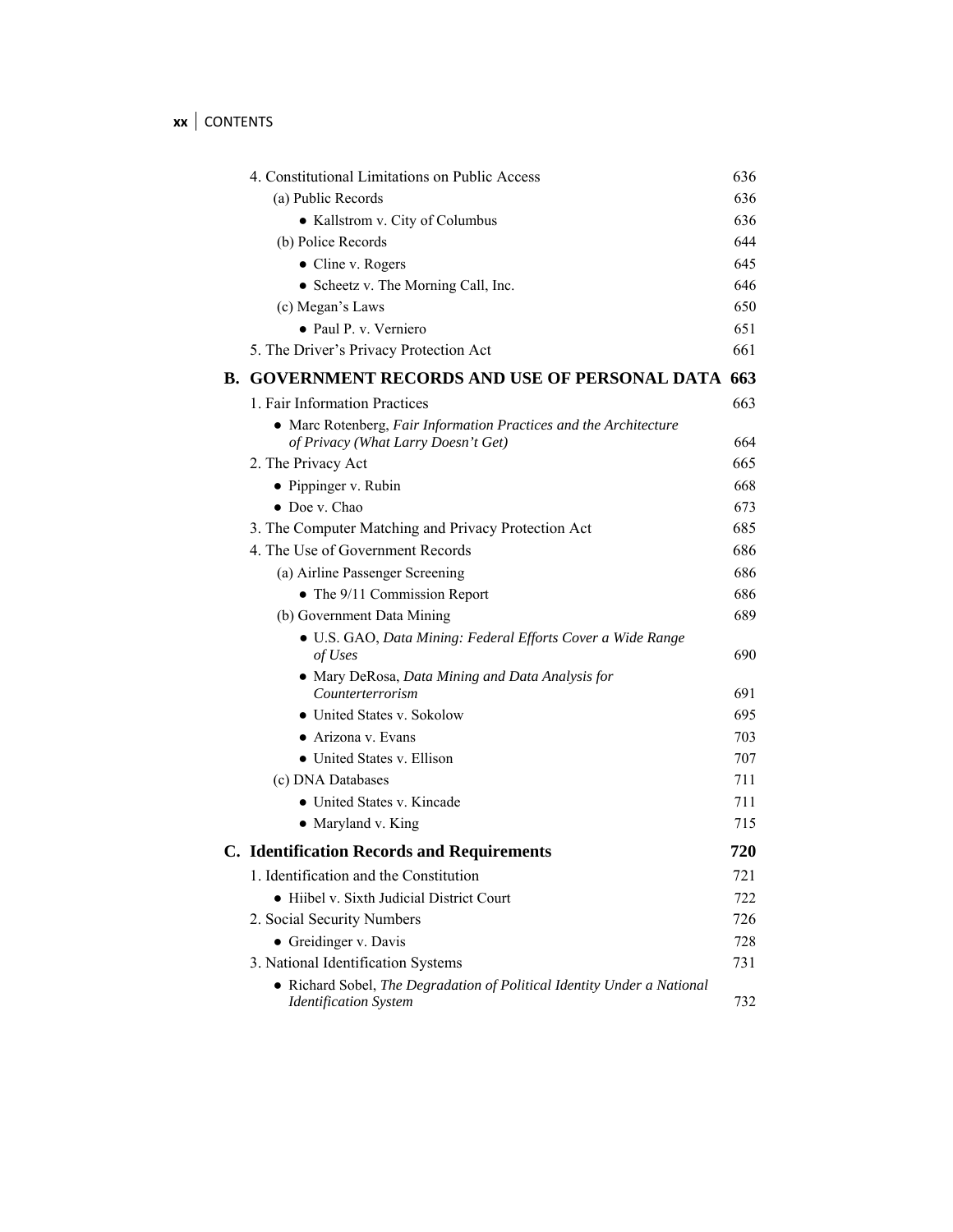| 8 |                                             | <b>FINANCIAL DATA</b>                                      | 737 |  |
|---|---------------------------------------------|------------------------------------------------------------|-----|--|
|   |                                             | A. THE FAIR CREDIT REPORTING ACT                           | 737 |  |
|   |                                             | 1. FCRA's Scope and Structure                              | 739 |  |
|   |                                             | • United States v. Spokeo, Inc.                            | 741 |  |
|   |                                             | 2. Permissible Uses of Consumer Reports                    | 746 |  |
|   |                                             | • Smith v. Bob Smith Chevrolet, Inc.                       | 748 |  |
|   |                                             | 3. Consumer Rights and Agency Responsibilities             | 754 |  |
|   | 4. Civil Liability and Qualified Immunity   |                                                            | 755 |  |
|   |                                             | • Sarver v. Experian Information Solutions                 | 757 |  |
|   |                                             | 5. Identity Theft and Consumer Reporting                   | 763 |  |
|   |                                             | · Sloane v. Equifax Information Services, LLC              | 765 |  |
|   |                                             | <b>B. THE GRAMM-LEACH-BLIELY ACT</b>                       |     |  |
|   |                                             | C. FEDERAL AND STATE FINANCIAL PRIVACY LAWS                | 776 |  |
|   |                                             | 1. State Financial Laws                                    | 776 |  |
|   |                                             | 2. Laws Regulating Government Access to Financial Data     | 777 |  |
|   |                                             | 3. Identity Theft Statutes                                 | 778 |  |
|   |                                             | 4 Tort Law                                                 | 780 |  |
|   |                                             | · Wolfe v. MBNA America Bank                               | 780 |  |
|   | <b>CONSUMER DATA</b>                        |                                                            | 785 |  |
|   | A. THE U.S. SYSTEM OF CONSUMER DATA PRIVACY |                                                            |     |  |
|   |                                             | <b>REGULATION</b>                                          | 786 |  |
|   |                                             | 1. Structure                                               | 786 |  |
|   |                                             | 2. Types of Law                                            | 788 |  |
|   |                                             | 3. Personally Identifiable Information (PII)               | 794 |  |
|   |                                             | · Pineda v. Williams-Sonoma Stores                         | 795 |  |
|   |                                             | • Apple v. Krescent                                        | 798 |  |
|   |                                             | 4. Injury and Standing                                     | 807 |  |
|   |                                             | • Spokeo, Inc. v. Robins                                   | 808 |  |
|   |                                             | In re Google, Inc. Privacy Policy Litigation               | 812 |  |
|   |                                             | <b>B. TORT LAW</b>                                         | 820 |  |
|   |                                             | • Dwyer v. American Express Co.                            | 820 |  |
|   |                                             | • Remsberg v. Docusearch, Inc.                             | 826 |  |
|   |                                             | <b>C. CONTRACT LAW</b>                                     | 829 |  |
|   |                                             | 1. Privacy Policies                                        | 829 |  |
|   |                                             | • Jeff Sovern, Opting In, Opting Out, or No Options at All | 829 |  |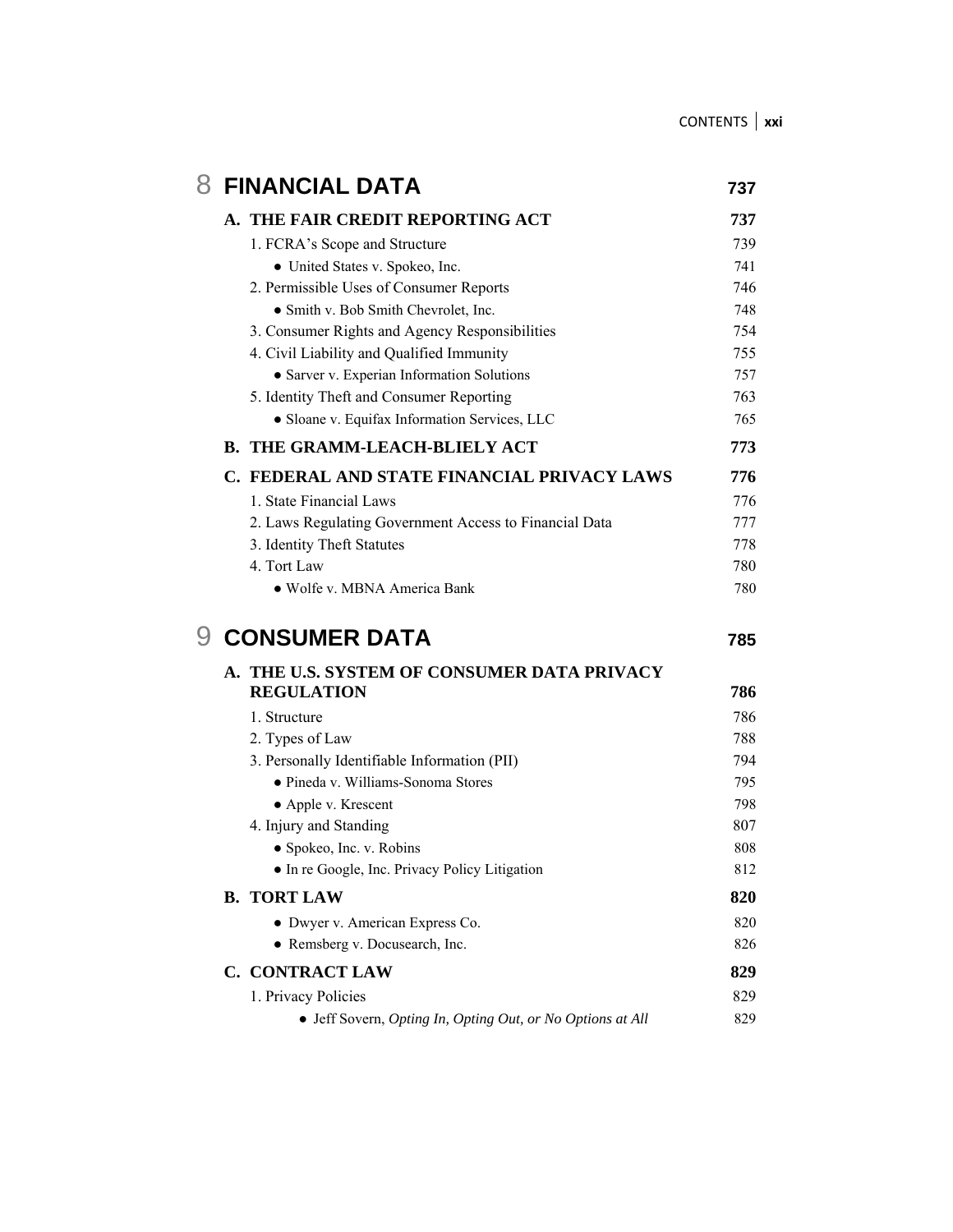**xxii** CONTENTS

| • Michael E. Staten & Fred H. Cate, The Impact of Opt-In Privacy<br><b>Rules on Retail Markets</b> | 830 |
|----------------------------------------------------------------------------------------------------|-----|
| 2. Contract and Promissory Estoppel                                                                | 833 |
| • In re Northwest Airlines Privacy Litigation                                                      | 833 |
| <b>D. PROPERTY LAW</b>                                                                             | 842 |
| E. FTC SECTION 5 ENFORCEMENT                                                                       | 845 |
| • In the Matter of Snapchat, Inc.                                                                  | 847 |
| • FTC v. Toysmart.com                                                                              | 855 |
| • In the Matter of Facebook. Inc.                                                                  | 861 |
| • In the Matter of Sears Holdings Management Corp.                                                 | 867 |
| • In the Matter of Nomi Technologies, Inc.                                                         | 873 |
| <b>F. STATUTORY REGULATION</b>                                                                     | 876 |
| 1. Entertainment Records                                                                           | 876 |
| (a) The Video Privacy Protection Act                                                               | 876 |
| · Daniel v. Cantell                                                                                | 879 |
| • In re Hulu Privacy Litigation                                                                    | 881 |
| • In re Hulu Privacy Litigation                                                                    | 883 |
| (b) The Cable Communications Policy Act                                                            | 886 |
| 2. Internet Use and Electronic Communications                                                      | 888 |
| (a) The Children's Online Privacy Protection Act                                                   | 888 |
| • United States v. Path, Inc.                                                                      | 890 |
| (b) The Electronic Communications Privacy Act                                                      | 894 |
| • In re Google, Inc. Gmail Litigation                                                              | 894 |
| • Dyer v. Northwest Airlines Corp.                                                                 | 902 |
| (c) The Computer Fraud and Abuse Act                                                               | 904 |
| • Creative Computing v. Getloaded.com LLC                                                          | 905 |
| • United States v. Drew                                                                            | 908 |
| 3. Marketing                                                                                       | 912 |
| (a) The Telephone Consumer Protections Act                                                         | 912 |
| (b) The CAN-SPAM Act                                                                               | 915 |
| <b>G. FIRST AMENDMENT LIMITATIONS ON PRIVACY</b>                                                   |     |
| <b>REGULATION</b>                                                                                  | 918 |
| • Rowan v. United States Post Office Department                                                    | 919 |
| • Mainstream Marketing Services, Inc. v. Federal Trade Commission                                  | 920 |
| · U.S. West, Inc. v. Federal Communications Commission                                             | 923 |
| • Trans Union Corp. v. Federal Trade Commission                                                    | 931 |
| • Sorrell v. IMS Health, Inc.                                                                      | 934 |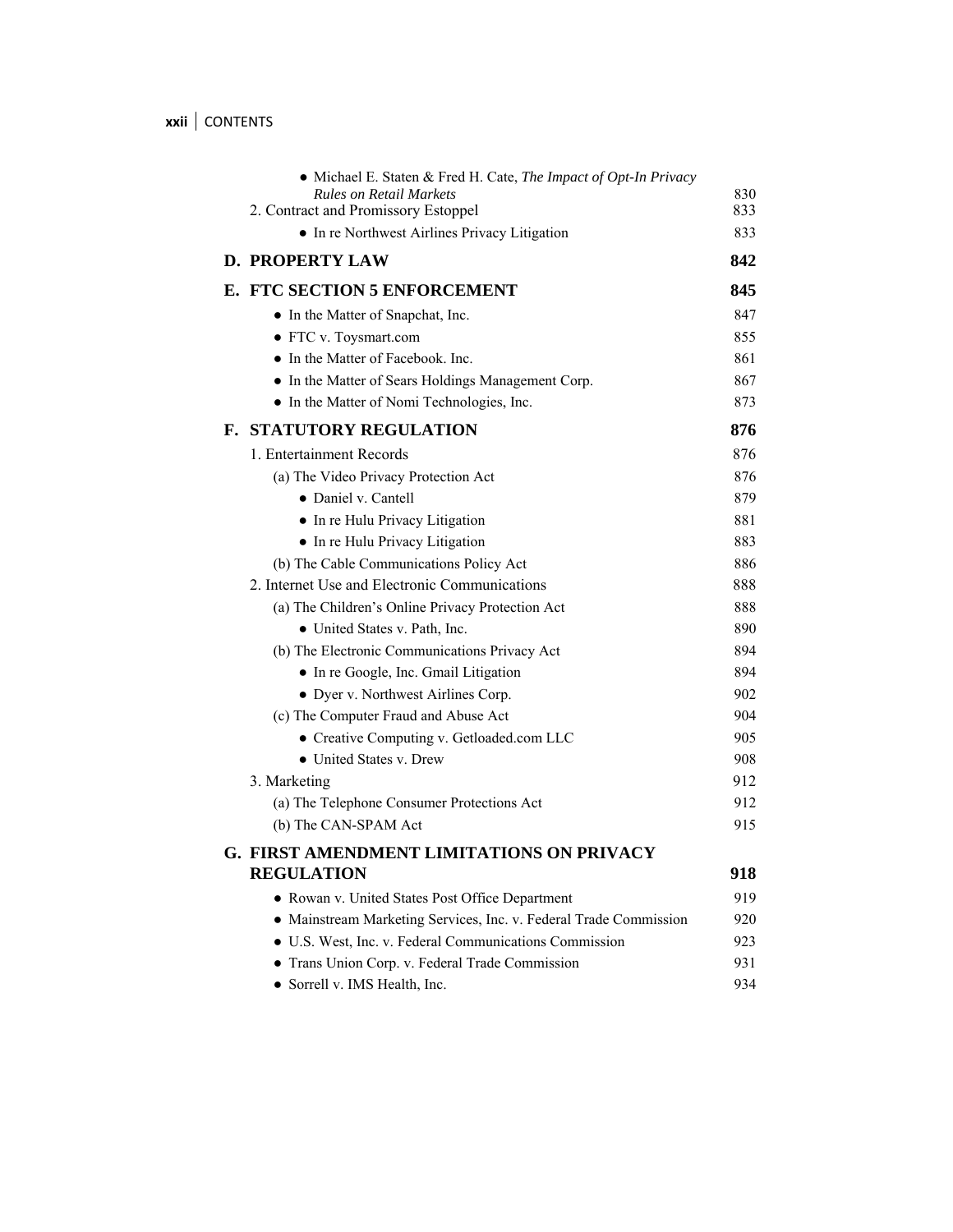| <b>10 DATA SECURITY</b>                              | 945  |
|------------------------------------------------------|------|
| A. INTRODUCTION                                      | 945  |
| <b>B. DATA SECURITY BREACH NOTIFICATION STATUTES</b> | 947  |
| C. CIVIL LIABILITY AND STANDING                      | 952  |
| • Reilly v. Ceridian Corporation                     | 952  |
| • Resnick v. AvMed                                   | 954  |
| • Remijas v. Neiman Marcus Corp.                     | 962  |
| • Beck v. McDonald                                   | 965  |
| <b>D. FTC REGULATION</b>                             | 975  |
| • FTC v. Wyndham Worldwide Corporation               | 977  |
| • In the Matter of Trendnet                          | 983. |
| <b>11 EDUCATION PRIVACY</b>                          | 991  |
| A. SCHOOL SEARCHES AND SURVEILLANCE                  | 991  |
| • New Jersey v. T.L.O.                               | 991  |
| <b>B. DRUG TESTING</b>                               | 997  |
| • Vernonia School District v. Acton                  | 997  |
| • Board of Educational v. Earls                      | 1002 |
| <b>C. SCHOOL RECORDS</b>                             | 1007 |
| • The Family Education Rights and Privacy Act        | 1007 |
| · Owasso Independent School District v. Falvo        | 1009 |
| <b>12 EMPLOYMENT PRIVACY</b>                         | 1017 |
| A. WORKPLACE SEARCHES                                | 1020 |
| • O'Connor v. Ortega                                 | 1020 |
| • K-Mart Corp. v. Trotti                             | 1027 |
| <b>B. WORKPLACE SURVEILLANCE</b>                     | 1028 |
| • Thompson v. Johnson County Community College       | 1028 |
| C. WORKPLACE DRUG TESTING                            | 1031 |
| • National Treasury Employees Union v. Von Raab      | 1031 |
| • Chandler v. Miller                                 | 1037 |
| • Borse v. Piece Goods Shop                          | 1038 |
| D. THE ISSUE OF CONSENT                              | 1042 |
| • Baggs v. Eagle-Picher Industries, Inc.             | 1042 |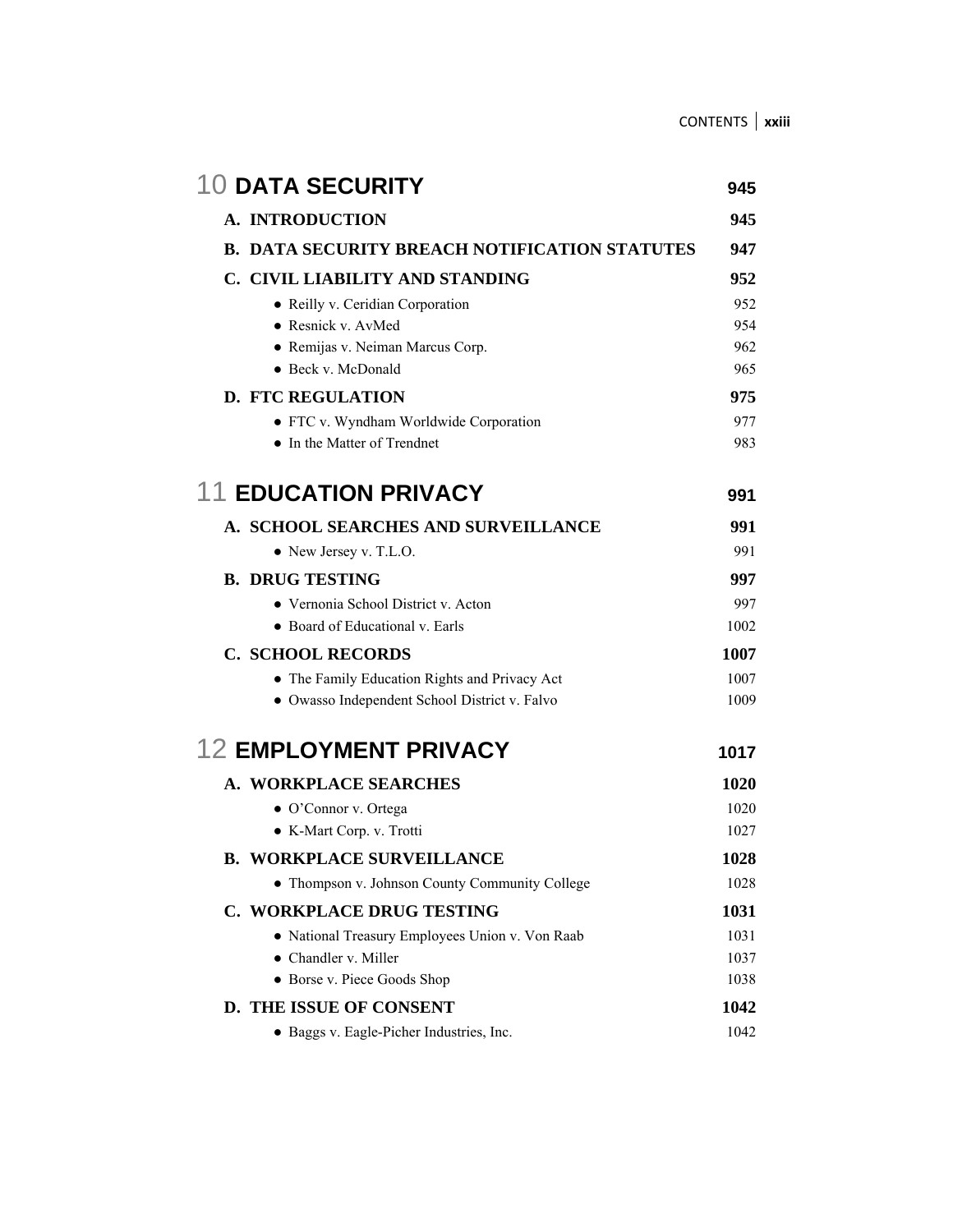| E. TESTING, QUESTIONNAIRES, AND POLYGRAPHS                                                                  | 1049         |
|-------------------------------------------------------------------------------------------------------------|--------------|
| 1. Testing and Questionnaires                                                                               | 1049         |
| • Greenawalt v. Indiana Department of Corrections                                                           | 1049         |
| • National Aeronautics and Space Administration v. Nelson                                                   | 1052         |
| 2. Polygraph Testing                                                                                        | 1058         |
| • The Employee Polygraph Protection Act                                                                     | 1061         |
| F. TELEPHONE MONITORING                                                                                     | 1062         |
| • Watkins v. L.M. Berry & Co.                                                                               | 1062         |
| • Deal v. Spears                                                                                            | 1066         |
| G. COMPUTER MONITORING AND SEARCHES                                                                         | 1069         |
| 1. E-mail                                                                                                   | 1069         |
| • Smyth v. Pillsbury Co.                                                                                    | 1070         |
| 2. Internet Use                                                                                             | 1078         |
| • Leventhal v. Knapek                                                                                       | 1078         |
| • United States v. Ziegler                                                                                  | 1087         |
| <b>13 INTERNATIONAL PRIVACY LAW</b>                                                                         |              |
|                                                                                                             | 1093         |
| A. THE OECD PRIVACY GUIDELINES                                                                              | 1096         |
| 1. The 1980 Original Guidelines                                                                             | 1096         |
| 2. The 2013 OECD Privacy Guidelines                                                                         | 1098         |
| <b>B. PRIVACY PROTECTION IN EUROPE</b>                                                                      | 1100         |
| 1. Divergence or Convergence?                                                                               | 1100         |
| • James Q. Whitman, The Two Western Cultures of Privacy:<br>Dignity Versus Liberty                          | 1100         |
| · Paul M. Schwartz & Karl-Nikolaus Peifer, Transatlantic Data                                               |              |
| Privacy Law                                                                                                 | 1104         |
| 2. European Convention on Human Rights Article 8                                                            | 1107         |
| $\bullet$ ECHR Article 8                                                                                    | 1109<br>1111 |
| • Von Hannover v. Germany [No. 1]<br>• In the Case of Mosley v. The United Kingdom                          | 1122         |
| • Satukunnan Markkinapörssi Oy and Satamedia Oy v. Finland                                                  | 1133         |
| 3. European Union Data Protection                                                                           | 1140         |
| (a) The European Charter of Fundamenal Rights, Articles 7 and 8                                             | 1140         |
| • EU Charter of Fundamental Human Rights, Articles 7 and 8                                                  | 1140         |
| (b) The Data Protection Directive                                                                           | 1141         |
| • Criminal Proceedings Against Bodil Lindqvist                                                              | 1146         |
| · Google Spain SL, Google Inc. v. Agencia Española de Protección<br>de Datos (AEPD), Mario Costeja González | 1151         |
| • Tele2 Sverige AB v. Post-och telestyrelsen & Sec'y of State<br>for Home Dept v. Watson (Joined Cases)     | 1159         |